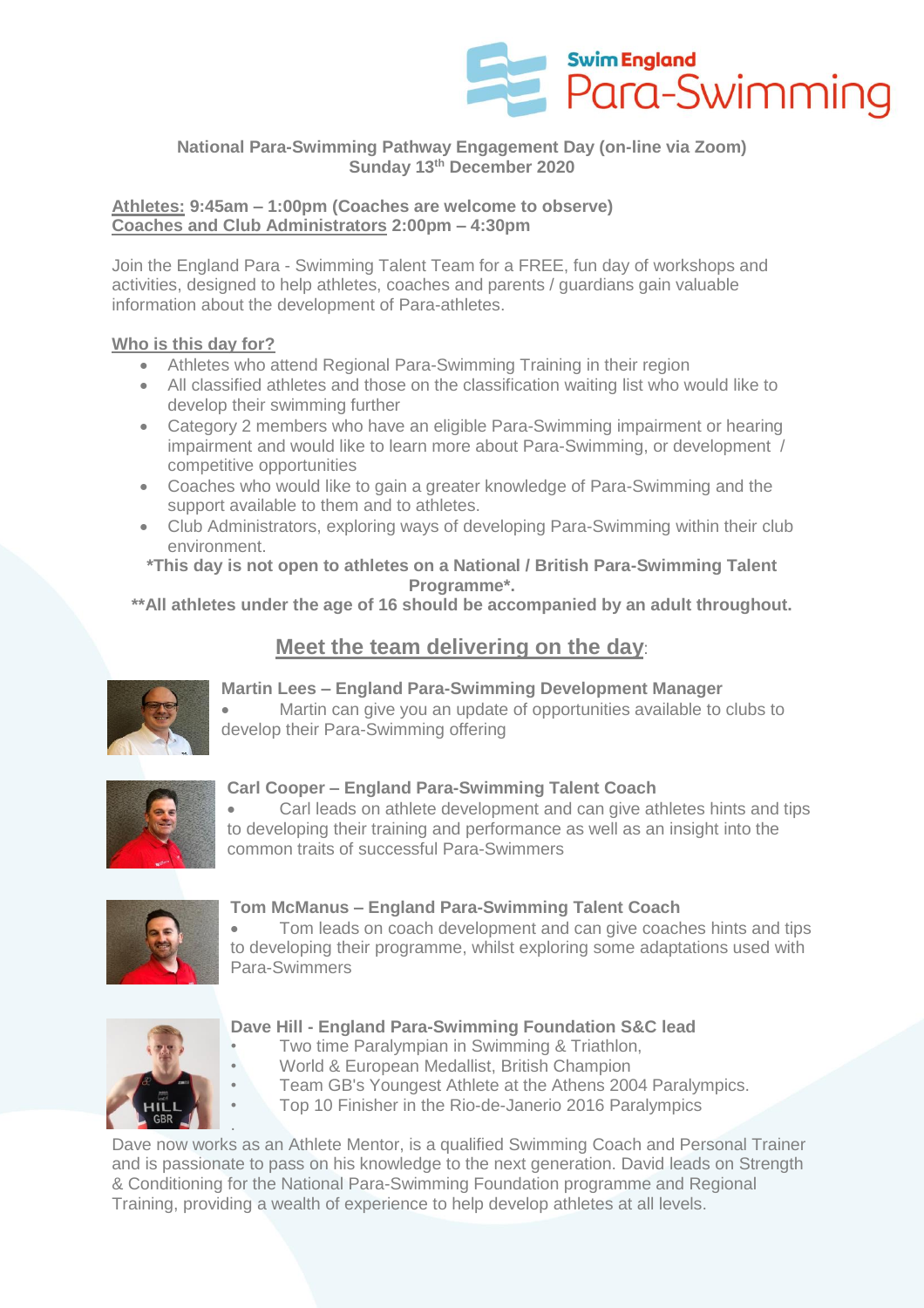# **Timeline of the day**

| AM - Session Athletes (coaches are welcome and can observe) |  |  |  |  |  |  |  |
|-------------------------------------------------------------|--|--|--|--|--|--|--|
|-------------------------------------------------------------|--|--|--|--|--|--|--|

| <b>Time</b>     | <b>Activity Workshop</b>        | <b>Notes</b>                                          |  |  |
|-----------------|---------------------------------|-------------------------------------------------------|--|--|
| $09:30 - 09:45$ | Log-In                          | Please have cameras switched on when                  |  |  |
|                 |                                 | joining the meeting and names match the               |  |  |
|                 |                                 | application                                           |  |  |
| $09:45 - 10:00$ | Welcome                         |                                                       |  |  |
| $10:00 - 11:00$ | RMAP - workout                  | Athletes require appropriate clothing and a           |  |  |
|                 |                                 | safe / clear space for physical activity. It is       |  |  |
|                 |                                 | advised to have a water bottle available for          |  |  |
|                 |                                 | hydration throughout.                                 |  |  |
| $11:00 - 11:15$ | <b>Break</b>                    |                                                       |  |  |
| $11:15 - 12:00$ | Workshop 1 'Introducing         |                                                       |  |  |
|                 | the Pillars of Development'     | Athletes may wish to make notes during                |  |  |
| $12:00 - 12:40$ | Workshop 2                      | workshops but slides will be available<br>afterwards. |  |  |
|                 | 'The importance of the          |                                                       |  |  |
|                 | process mind-set'               |                                                       |  |  |
| $12:40 - 13:00$ | <b>Q&amp;A's Summary Depart</b> |                                                       |  |  |

**PM Session Coaches / Club administrators**

| Time            | <b>Activity Workshop</b>                                                                         | Who                         | <b>Notes</b>                                                                                         |  |
|-----------------|--------------------------------------------------------------------------------------------------|-----------------------------|------------------------------------------------------------------------------------------------------|--|
| $13:45 - 14:00$ | Log-In                                                                                           | Coaches /<br>Administrators | Please have cameras<br>switched on when<br>joining the meeting and<br>names match the<br>application |  |
| $14:00 - 14:15$ | Welcome                                                                                          | All                         |                                                                                                      |  |
| $14:15 - 15:00$ | Workshop 1 - Coaching<br>development / Pathways                                                  | Coaches                     | <b>Breakout Room 1</b>                                                                               |  |
| $14:15 - 15:00$ | Workshop 2 - Club<br>opportunities and the<br>wider development of<br>Para-Swimming              | Administrators              | Breakout Room 2                                                                                      |  |
| $15:00 - 15:15$ | <b>Break</b>                                                                                     |                             |                                                                                                      |  |
| $15:15 - 16:00$ | Workshop 3 – The Holistic<br>development of a Para-<br>Swimmer and the Pillars of<br>Development | All                         | Attendees may wish to<br>make notes during<br>workshops but slides<br>will be available              |  |
| $16:00 - 16:30$ | Q&A - Summary - Depart                                                                           | All                         | afterwards.                                                                                          |  |

## **How to book onto the day**.

Please contact your regional contact (Chris Vickery or Stacey Millett) to let them know of your intention to attend. Please give them the following information to ensure you are placed in the most appropriate workshop and that further breakout rooms can be organised if needed, based on numbers.

- Name
- $\bullet$  Club
- Classification (Athletes)
- Email address for communication and for sending information afterwards
- Contact Telephone number
- Please indicate if you are an Athlete / Coach / Administrator

**In order to receive the logging-on details, please return to your Regional Office by: 09.12.2020 EMAIL ADDRESS: [swimsouthwest@swimming.org](mailto:swimsouthwest@swimming.org)** We look forward to seeing you on the day.